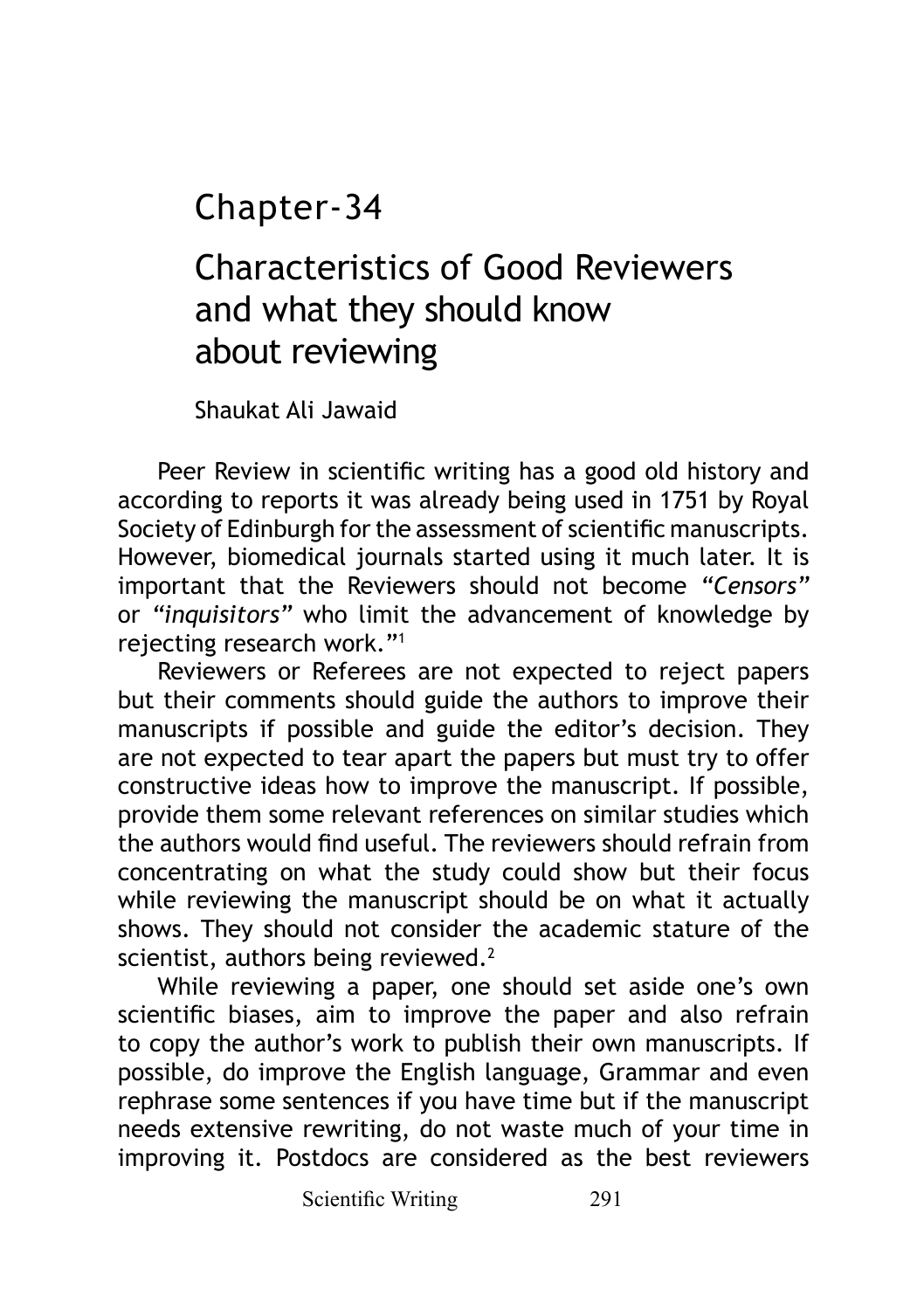since they are well versed with literature and politically naïve enough to tell the Truth.

Some aspects on which a reviewer should concentrate are as follows:2

- 1. Is there any innovation in the study?
- 2. How does its findings relate to other studies?
- 3. Are methods appropriate to the questions being addressed in the study?
- 4. Has the authors done proper literature search and adequately cited relevant references?
- 5. Is the data valid and supports the conclusions drawn from the study?
- 6. If you do not have time or the expertize to do a good review, it is much better to decline immediately.
- 7. Substantiate the critical comments in your review with supporting evidence, references.
- 8. Those reviewers who opine that the manuscript sent to them for review was not good enough and also fail to offer constructive suggestions to improve the manuscript is the worst thing a Reviewer can do.
- 9. Respect the author and remember they have put in lot of efforts conducting the study and writing the manuscript.

Start a review by summarizing the design and main findings of the study in the beginning of the evaluation report. Reviewers who evaluate the manuscripts are often considered judges but it is important that they should treat each manuscript as they would their own manuscript to be treated by the reviewers.<sup>1</sup>

Some authors feel that some time the goalposts are moved during revision which frustrates them. Make sure that while reviewing do not write anything which would be damaging if their identity is disclosed. You must know your limitations and avoid overestimating your capacity to review papers in different disciplines or multidisciplinary papers. You should know where their expertize lies. Finding good reviewers is an uphill task and the editors are always looking to find this rare commodity.

Some reviewers might think that time spent on reviewing is a wastage but it can have long term benefits. It offers an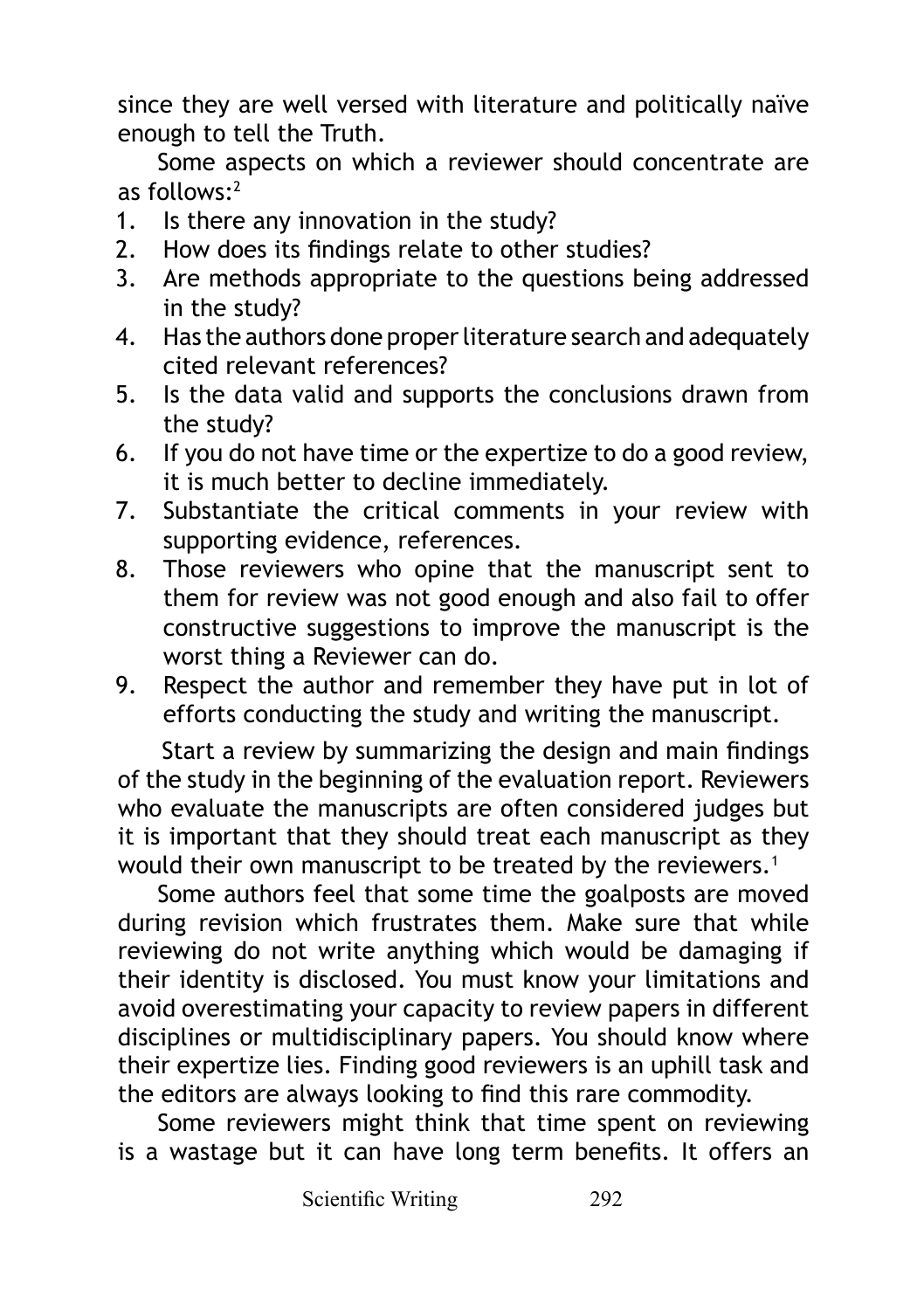excellent opportunity to build relationship with the journals in which they wish to publish their own manuscripts and at times they may help their colleagues get their manuscripts published in these journals. After evaluating the whole manuscript, identify its strength and weaknesses. While preparing the report what you wish to communicate to the authors and the editor will not be exactly the same as they need different feedback.

Those journals which use electronic manuscript management systems require the reviewer to do quantitative and qualitative evaluations apart from giving specific comments for authors and they should be directly addressed to the Editor.

Reviewers have to perform different roles. First they should inform the authors about strength and weaknesses of the manuscript, suggest ways how the study can be improved. Guide the editor whether to accept, reject or send the manuscript to the authors for revision. A good review should not contain anything which will put the editor in a difficult situation. $3$ 

Reviewers should be mindful of their conflict of interest and look at the ethical aspects of the study. Make sure that the study has been approved by the Ethics Committee of the hospital or Institutional Review Board. Judge whether the manuscript is important, scientifically valid and appropriate for publication in the journal. Those reviewing a manuscript must be expert in that particular subject and capable of generating analytical reviews, offer constructive criticism.

In the evaluation report if possible, the reviewers should specify the page, line number and paragraph. Those who do review with track changes on the manuscript are considered the best as the manuscript with reviewer's comments are sent back to the authors as an attachment while requesting them to revise it. Avoid writing vague comments and tell the authors what exactly you are talking about. "You may be asked to re-review the manuscript once it is revised by the authors. Remember authors are not mind readers and vague comments from reviewers will force them to try it."<sup>3</sup>

A good review always concludes with concrete suggestions. While writing the report, make sure you have been as objective as possible. It is not only your but the reputation